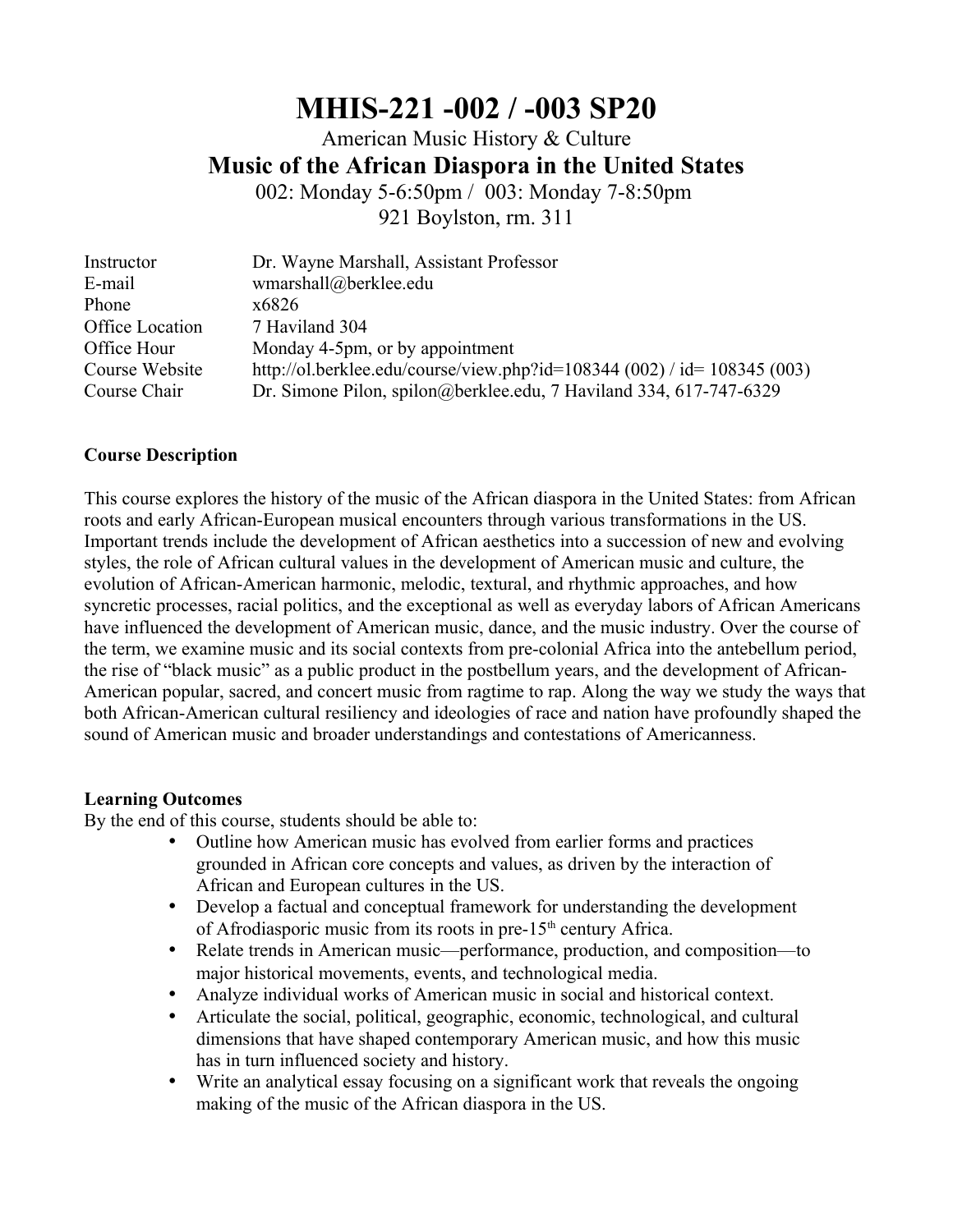## **Course Materials**

Most of our readings, required and recommended, are available via the course website as PDFs and URLs. In addition, we will primarily be reading from the following two books, available at the bookstore, [on reserve](https://lrweb.berklee.edu/resources/reserves/classItemPrintPreview/item_type/Books/class_id/1128) at the library, or via various online retailers:

- Floyd, Samuel A. *The Power of Black Music: Interpreting Its History from Africa to the United States*. New York: Oxford, 1996.
- Wald, Elijah. *How the Beatles Destroyed Rock'n'Roll: An Alternative History of American Popular Music*. New York: Oxford, 2009.

I also recommend the following text, an indispensable history (also on reserve and at the bookstore):

Southern, Eileen. *The Music of Black Americans: A History*. New York: Norton, 1997.

Each week's readings are accompanied by YouTube playlists offering a "shortlist" and a "deep dive" of audio/visual examples. We will structure our weekly conversations around the shortlists, while the deep dives, as well as recommended readings, are for those with the time and inclination to explore further.

# **Course Requirements**

- **40% Weekly Pre-Class Responses & In-Class Participation**
	- Before we meet each week, you will be tasked with reading an article or chapter (or two) and reviewing a playlist of examples. After doing so, and *prior to our class meeting*, you will post a brief response on OL, writing up a short paragraph for **ONE** of the following three questions:
	- 1) What seems in need of clarification or elaboration?
	- 2) What was the biggest "a-ha" moment / "lightbulb" passage in the piece?
	- 3) What demands further discussion and/or debate?

Please include a pertinent quotation from the reading(s) and, if possible, point to a shortlist example that relates to your response.

To receive credit for these assignments, they *must* be posted prior to class.

While I will do some lecturing and guided discussion, class meetings will also be structured around small group conversations and student-led examinations of the shortlist examples. All students are expected to contribute to in-class discussions. Together we will develop interpretations of the examples, connecting aesthetics and social values to the changing historical forces of cultural production.

## **40% Writing Assignments**

These are directed toward working up our final papers: analytical essays that build an argument around a central musical example using carefully researched and selected scholarship on the artist(s) and musical work in question. These brief written assignments, mainly due in the second half of the semester include a proposal, a bibliography, and an outline with thesis statement, etc.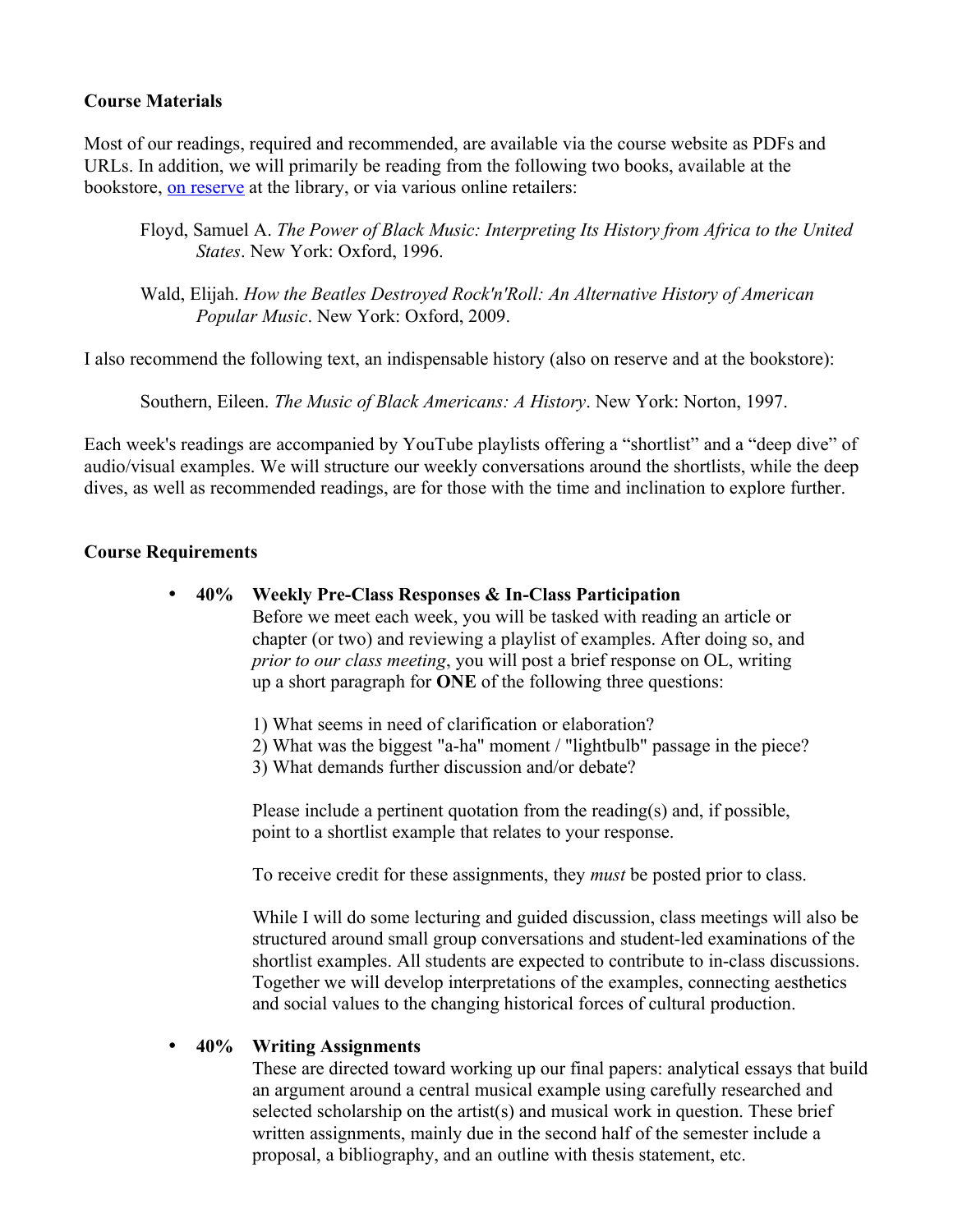# **20% Final Paper (1500 words)**

Students will compose an analytical essay placing a significant artist and a particular work (i.e., a recording or performance) into historical context, including a discussion of the aesthetic, social, cultural, economic, and political dimensions that informed its production, reception, and ongoing resonance. The choice of artist/work is open as long as it falls under our subject's rather large umbrella.

The paper should consider both *synchronic* and *diachronic* historical perspectives, situating the work in its particular historical moment as well as showing how it relates to broader trends of tradition, innovation, and influence. Connecting specific musical features to historical forces, your essay will examine the ways that artists' aesthetic choices can be understood historically.

Your paper should also aim to build on our discussions of the course's core concerns and themes, including but not limited to: the maintenance and transformation of African core concepts, aesthetic priorities, and values; the impact of the "color line" on American music (and vice versa); the strategic embrace or militant refusal of the "mask" of minstrelsy; the jook continuum and working-class cultural politics; respectability, "racial uplift," and assimilationist approaches; Afro-modernism and Black Arts movements; sacred and secular interplay; migration and regionalism; interracial exchanges and coalitions; appropriation and exploitation; integrationist and anti-racist movements; black nationalism and self-determination; the long struggle for Civil Rights and economic justice.

## **Attendance Policy**

Attendance is required in all classes, private lessons, instrumental labs, and ensembles, beginning with the first scheduled meeting. Absences must be addressed directly with the course instructor. Class begins promptly on the hour and ends ten minutes before the hour. Late arrival is both unprofessional and disruptive. You are only allowed two absences without penalty; after that, your final grade will be reduced by half a grade for each absence. If you miss more than four weeks of class, you will automatically earn a grade of F in the course.

Berklee recognizes that its students will be presented with professional opportunities, such as job interviews, auditions for professional positions or graduate school, and exceptional performance opportunities (including those sponsored by Berklee). Students hoping to take advantage of such opportunities are not excused from course assignments or deadlines, and are required to discuss the ramifications of any related absences with their course instructors *in advance*.

## **Devices and Social Media Policy \*\*\***

As a gesture of mutual respect and toward increasing individual and collective engagement, I ask that students refrain from using electronic devices – laptops, smartphones, tablets – and take a complete break from social media (Facebook, Twitter) and other forms of non-class communication during our meetings. If you need to consult a digital dictionary, conduct a class-related internet search, or if you genuinely use your laptop to take notes, you are welcome to. Note that we will always take a break in the middle of every class in case you need to check your messages, get your social media "fix," or simply stretch your legs.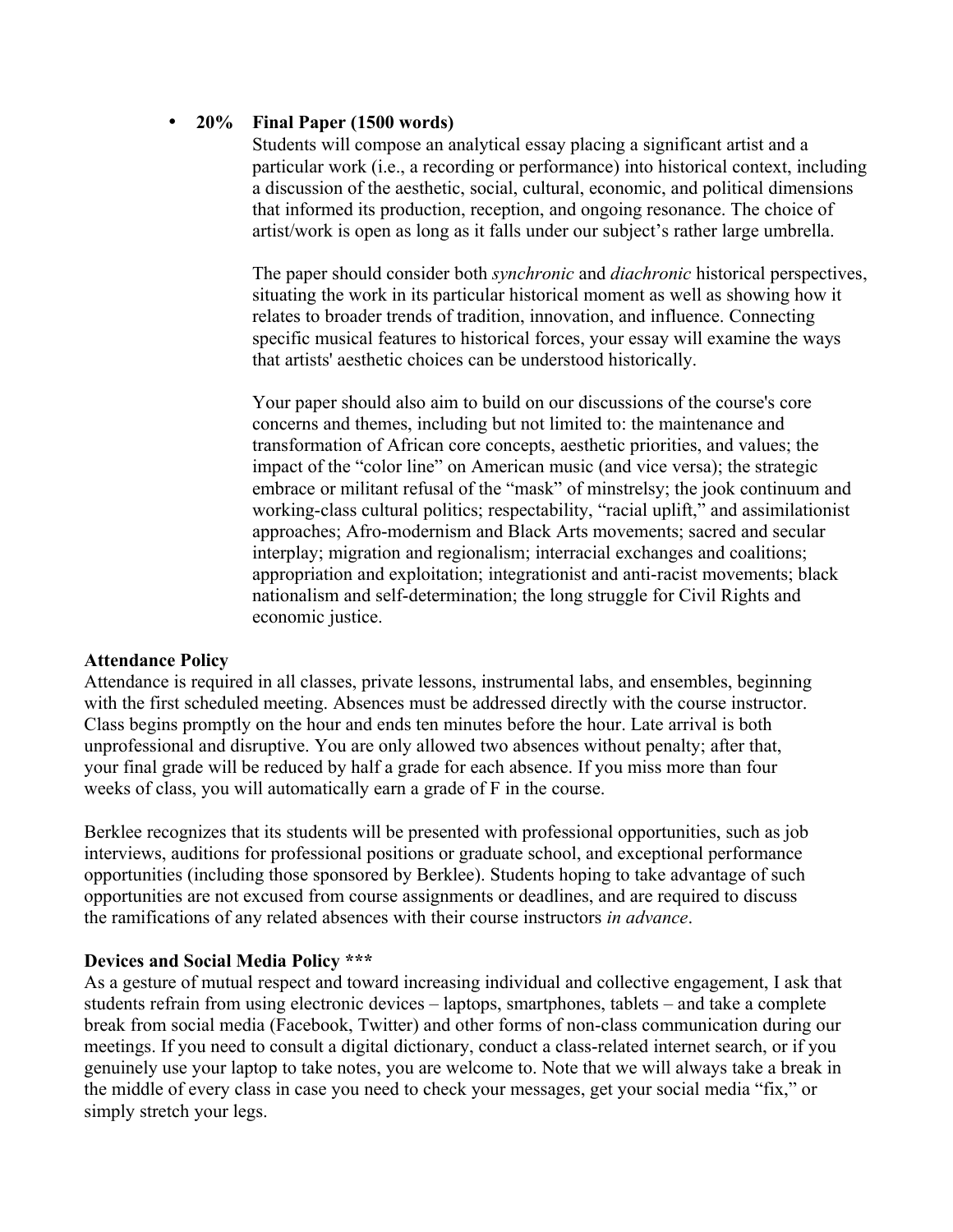# **Academic Honesty**

Berklee College of Music insists on academic honesty. Unless the assignment explicitly is a group project, all of the work in this class must be your own. The source of all information in any written assignment must be cited properly, whether it is a quotation, paraphrase, summary, idea, concept, statistic, picture, or anything else you get from any source other than your own immediate knowledge including the Internet. Writers give credit through accepted documentation styles, including parenthetical citation, footnotes, or endnotes. Plagiarism—not giving proper credit to a source and thereby passing off someone else's material or idea as your own—is a type of intellectual deceit and cannot be tolerated in an academic setting. Plagiarism may result in a failing grade for the assignment or course, and possible dismissal from the College. It is your responsibility to be aware of and abide by the rules governing plagiarism, fraud, and cheating found in the College Bulletin under the section "Honesty in Academic Work and in Scholarly and Professional Practice." If you have any questions about what plagiarism is and how to avoid it, please talk with a reference librarian, ask a teacher, or refer to a writing handbook. Websites that discuss types of plagiarism and how it can be avoided through evaluation and proper documentation of sources include:

<http://owl.english.purdue.edu/handouts/research/index.html> http://www.wisc.edu/writing/Handbook/Documentation.html <http://lib.nmsu.edu/instruction/evalcrit.html>

# **Title IX**

Berklee is a diverse community composed of individuals with different life experiences, viewpoints, belief systems, and identities. A welcoming and inclusive culture is essential to maintaining the college's role as a leader in music education and Berklee highly values the dynamic environment that results when students, faculty, administrators, and staff from diverse backgrounds come together to learn, live, and work. The Equity Policy and Process prohibits and addresses sexual misconduct, as well as other forms of discrimination and/or harassment based on legally "protected characteristics" and provisions covered under Title IX of federal law. If you have concerns about a possible violation of the college's Equity Policy, please contact Dr. Christopher Kandus-Fisher at [ckandusfisher@berklee.edu.](mailto:ckandusfisher@berklee.edu) For more information: [www.berklee.edu/equity](http://www.berklee.edu/equity)

# **Liberal Arts Department Equity Mission Statement**

The Liberal Arts Department at Berklee strives to provide a supportive environment for all students, regardless of sex, gender identity, sexual identity and orientation, health, ability, social class, and racial, ethnic, religious, national, and personal backgrounds. Our strength is in our differences, and a diverse community promotes equity through the support of and respect for people with a broad range of backgrounds and experiences. We welcome the opportunities to work with and learn from each other.

# **Support Services**

The Center for Liberal Arts Tutoring (CLAT) offers various tutoring services to the Berklee community. Located in 7 Haviland Street 110, CLAT falls under the auspices of the Liberal Arts Department in the Professional Education Division. For more information: <https://www.berklee.edu/liberal-arts-tutoring>

# Additional Student Services include:

- Counseling Services, 161 Mass Ave,  $4<sup>th</sup>$  Floor, 617-747-2310
- Health and Wellness Office, 161 Mass Ave, 4<sup>th</sup> Floor
- Academic Advising Center, 939 Boylston Street, 3<sup>rd</sup> floor, 617-747-6535
- Disability Services, 939 Boylston Street, 2<sup>nd</sup> Floor, To schedule a session: <https://www.berklee.edu/disabilityappointment>
- Stan Getz Library and Media Center, 150 Mass Ave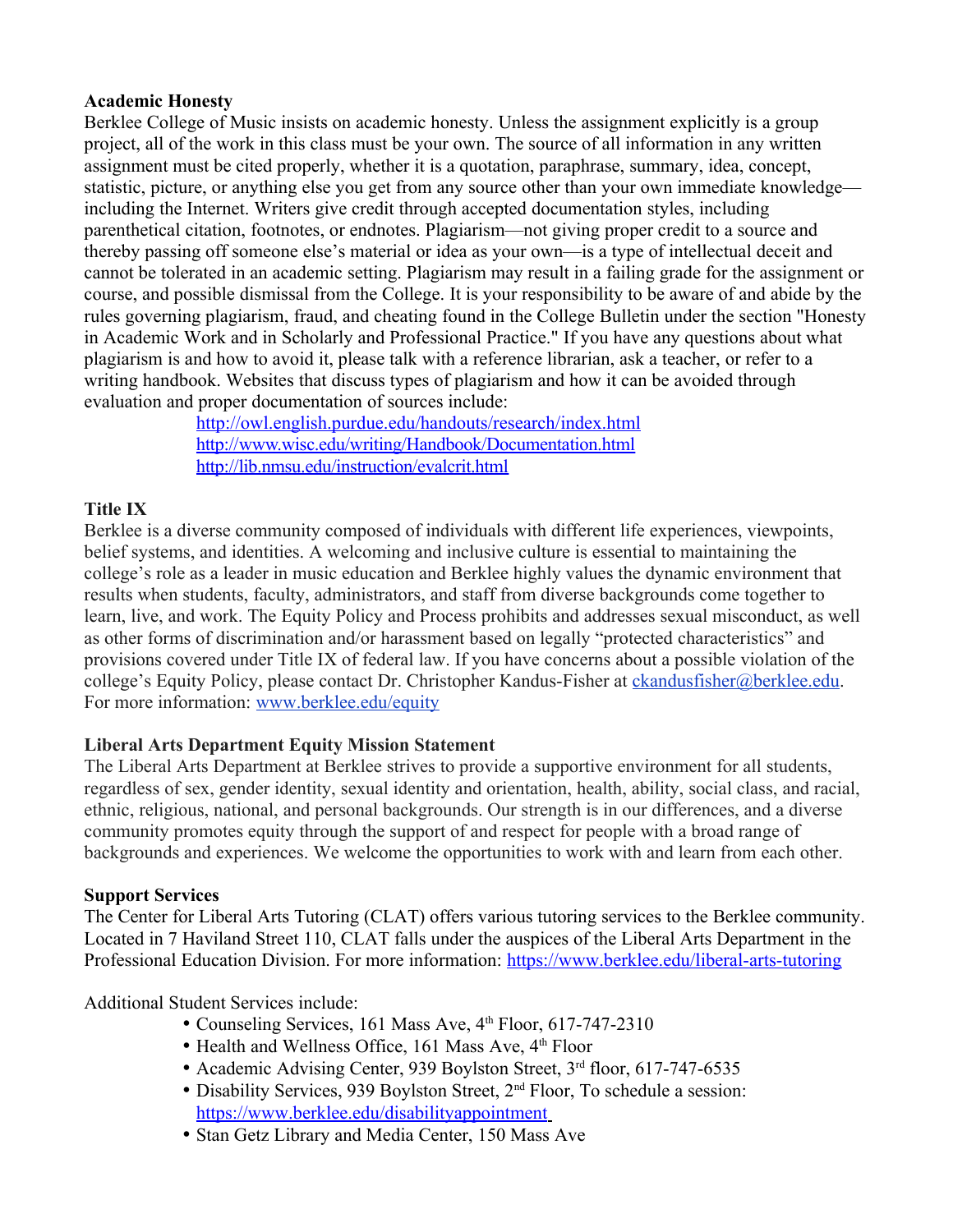## **Class Schedule**

#### Topic 1 **Introduction & Review of Syllabus**

#### Topic 2 **Roots & Routes: Africanisms & Americanisms**

Required: Wilson, "It Don't Mean a Thing" [PDF] Recommended: Floyd, ch. 1-2 (14-57); Jamison, "Square Roots" & "Transforming Tradition" [PDF]; Werthman, "Alan Lomax, Beyoncé, and Sampling Sounds from the Jim Crow South" [URL]

*Due: Writing Assignment 1: Introduce Yourself* 

#### Topic 3 **Spirituals & Minstrelsy: Black Music as Public Form**

Required: Southern, p. 82-96 [PDF]; Thompson, "Same Script, Different Actors" [PDF] Recommended: Floyd, ch. 3 (58-65, 86-7); Jackson, "Digital Blackface" [URL] and "Weird Cartoons Transform the Minstrel Aesthetic" [URL]

#### Topic 4 **Ragtime & Early Jazz**

Required: Wald, ch. 2-4 (25-59); Floyd, p. 66-72 Recommended: Gilbert, "The Birth of the Manhattan Musical Marketplace" [URL]

#### Topic 5 **Blues & Country**

Required: Wald, "What Is Blues?" [PDF] and/or "What the Records Missed" [PDF] Recommended: Wald, ch. 11, 12 (esp. 138-44); Floyd, p. 66-69, 72-81; Thomas, "Why African Americans Put the Banjo Down" [PDF]; Lewis, "In 2019, Country Music Has a Raging Identity Crisis" [URL]; Sullivan, "Rhiannon Giddens and What Folk Music Means" [URL]; Day, "Bulldykers and Lady Lovers" [URL]

#### Topic 6 **The Jazz Age & the Swing Era**

Required: Wald, ch. 6, 8-9 (71-83, 97-125) and/or Shearer, "Sugarfoot Stomp" [PDF]

#### Topic 7 **Afromodernism & Black Arts Movements**

Required: Floyd, p. 100-126, 131-43, 160-70 Recommended: Suisman, "The Black Swan" [PDF]; Southern, 487-505 [PDF]; Shatz, "Blues to Come" [URL]; Ross, "Rediscovery of Florence Price" [URL]; Iverson, "Received Wisdom" and "Theory of Harmony" [URL]

*Due: Writing Assignment 2: Paper Proposal*

#### Topic 8 **Rock of Ages: Gospel through the Years**

Required: Southern, 475-87, 452-65 [PDF]; Floyd, 63-65, 126-9, 170-5, 196-201 Recommended: Younger, "How Kirk Franklin Revolutionized Gospel and Made Hip-Hop a More Spiritual Place" [URL]; Caramanica, "Building a Small Empire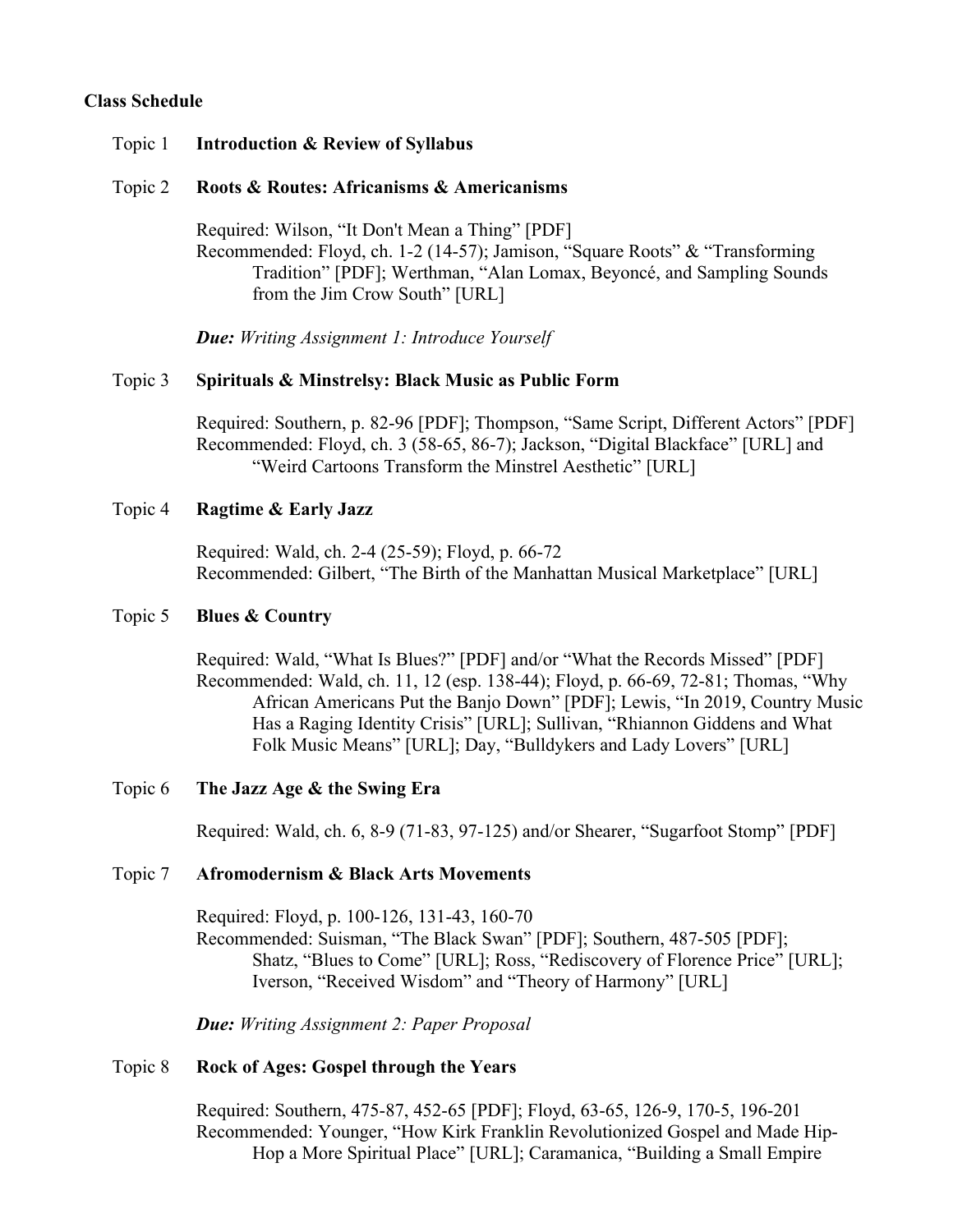Through Viral Gospel" [URL]; Crawley, "Forgotten: The Things We Lost in Kanye's Gospel Year" [URL]; Tegnell, "The Presence of the Past in John Coltrane's Expressive and Searching Music" [URL]

#### Topic 9 **The Birth (and Death?) of Rhythm & Blues**

Required: Wald, ch. 11 (esp, 144-49), Molanphy, "I Know You Got Soul" [URL] Recommended: Floyd, p. 143-5, 175-80; George, "Crossover: The Death of Rhythm & Blues (1975-79)" [PDF]

#### Topic 10 **Rock'n'Roll to Rock (& Soul)**

Required: Wald, ch. 13 (166-83); Hamilton, "How Rock & Roll Became White" [URL] Recommended: Floyd, p. 176-80, 201-03; Lipsitz, "Ain't Nobody Here But Us Chickens" [PDF]; Steptoe, "The Queer Roots of Rock'n'Roll" [PDF]; Remnick, "The Possessed: James Brown in Eighteen Minutes" [URL]; Ashton, "Time to Recognize the Ronettes" [URL]; Weller, "Jimi Hendrix: I Don't Want to Be a Clown Anymore" [URL]; Tausig, "On Prince and Interpretive Freedom" [URL]; Williams, "The Truth About Elvis" [URL]; Shearer, "The Thinning of Big Mama" [URL]

*Due: Writing Assignment 3: Preliminary Bibliography and Literature Review*

#### Topic 11 **Soul to Funk**

Required: Garofalo, "Popular Music and the Civil Rights Movement" [PDF] Recommended: Vincent, ch. 1-2, 4 (3-22, 31-44) [PDF]; Southern 513-18 [PDF]; Floyd, 203-06, 180-82; Maxwell, "When Nina Simone Sang What Everyone Was Thinking" [URL]

#### Topic 12 **Disco to House & Techno**

Required: Lawrence, "Beyond the Hustle" [PDF] Recommended: Matos, *The Underground Is Massive*, ch. 1-2 (p. 1-44) [PDF]; Fikentscher, "In the Mix" [PDF]; Patrin, "TSONYC" [URL]; Walters, "Walter Gibbons" [URL]; Shapiro, "Saturday Mass" [URL]; Arnold, "Ron Hardy at the Music Box" [URL]

*Due: Writing Assignment 4: Thesis Statement and Paper Outline*

#### Topic 13 **Reggae & Hip-hop**

Required: Marshall, "Hip-hop's Irrepressible Refashionability" [PDF] Recommended: Veal, *Dub* excerpts [PDF]; Katz, "Mix and Scratch" [PDF]; Charnas, "Why Eminem Isn't Elvis" [URL]

#### Topic 14 **Latin Tinges, Salsa & Reggaeton**

Required: Flores, "Creolité in the Hood" [PDF]; Marshall, "Everything You Ever Wanted To Know About 'Despacito'" [URL]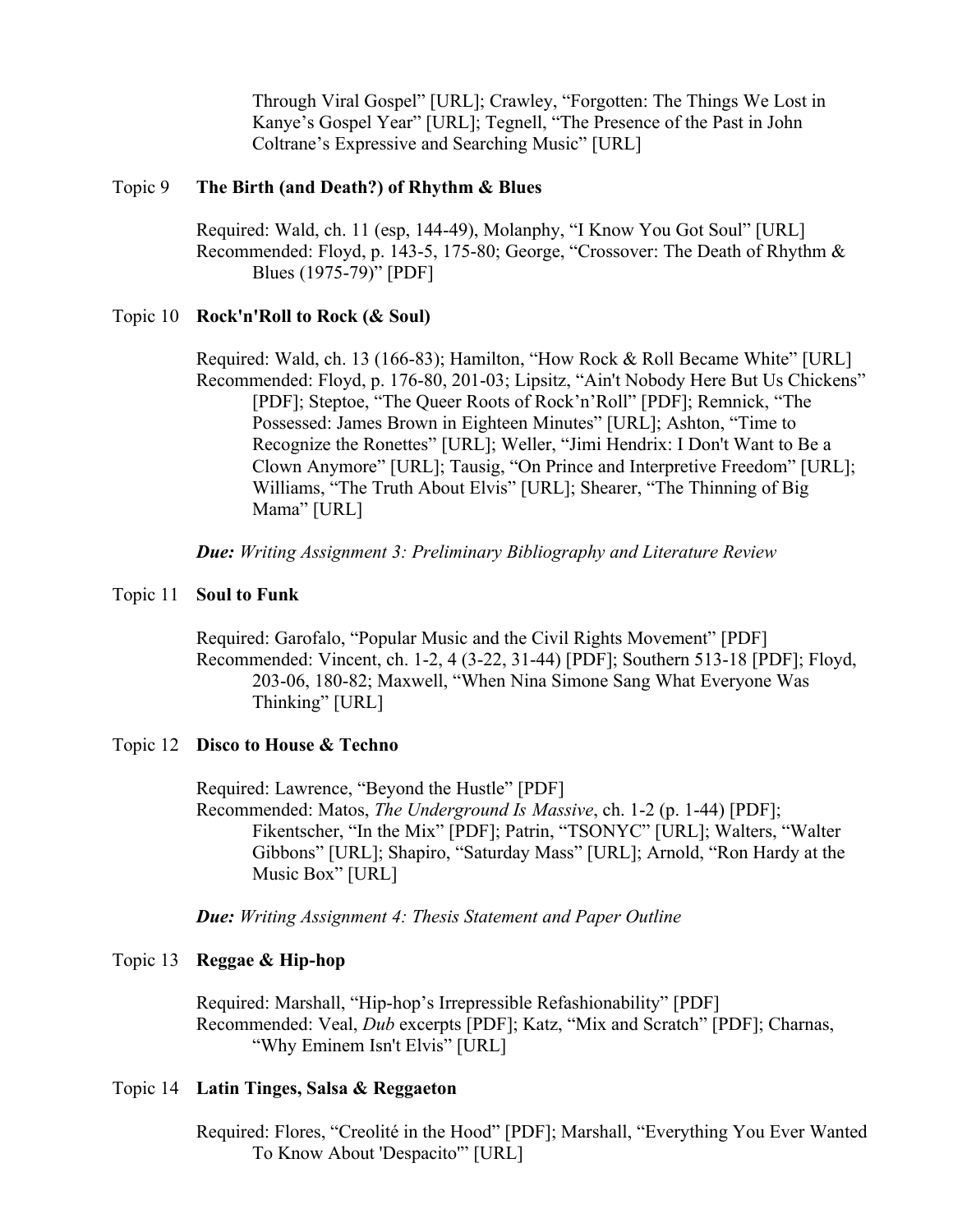Recommended: Marshall, "Dembow: A Loop History" [URL]

*Due: Final Paper*

## **Course Bibliography**

- Arnold, Jacob. "Ron Hardy at the Music Box." *Red Bull Music Academy*, 18 May 2015. <http://daily.redbullmusicacademy.com/2015/05/ron-hardy-at-the-music-box>
- Caramanica, Jon. "Building a Small Empire Through Viral Gospel." *New York Times*, 13 May 2016. <http://nytimes.com/2016/05/15/arts/music/bri-babineaux-gospel-revolution.html>
- Charnas, Dan. "Why Eminem Isn't Elvis." *dancharnas.com*, 6 September 2011. <http://www.dancharnas.com/2011/09/why-eminem-isn%e2%80%99t-elvis/>
- Crawley, Ashon. "Forgotten: What We Lost in Kanye's Gospel Year." *NPR Music*, 23 October 2019. <https://www.npr.org/2019/10/23/771864891/forgotten-the-things-we-lost-in-kanyesgospel-year>
- Day, Meagan. "Bulldykers and Lady Lovers: The Rumors About Lesbian Blues Singers Were All True." *Timeline*, 1 July 2016. <https://timeline.com/lesbian-blues-harlem-secretf3da10ec2334>
- Fikentscher, Kai. "'There's not a problem I can't fix, 'cause I can do it in the mix': On the Performative Technology of 12-Inch Vinyl." In *Music and Technoculture*, ed. René Lysloff and Leslie C. Gay, 290-315. Middletown, CT: Wesleyan University Press, 2003.
- Flores, Juan. "Creolité in the 'Hood: Diaspora as Source and Challenge." *Centro Journal* vol. 26, no. 2 (Fall 2004): 283-289.
- Floyd, Samuel A. *The Power of Black Music: Interpreting Its History from Africa to the United States*. New York: Oxford, 1996.
- Garofalo, Reebee. "Popular Music and the Civil Rights Movement." In *Rockin' the Boat: Mass Music and Mass Movements*. Boston: South End Press, 1992.
- George, Nelson. *The Death of Rhythm & Blues*. New York: Penguin Books, 1988.
- Gilbert, David. "Interview: On the Birth of the Manhattan Musical Marketplace." *UNC Press blog*, 15 June 2015. <http://uncpressblog.com/2015/06/15/interview-david-gilbert-on-the-birth-ofthe-manhattan-musical-marketplace/>
- Hamilton, Jack. "How Rock and Roll Became White" *Salon*, 6 October 2016. <http://www.slate.com/articles/arts/music\_box/2016/10/race\_rock\_and\_the\_rolling\_stones\_ how the rock and roll became white.html>
- Jackson, Lauren Michelle. "We Need to Talk About Digital Blackface in Reaction GIFs." *Teen Vogue*, 2 August 2017. <http://www.teenvogue.com/story/digital-blackface-reaction-gifs/amp>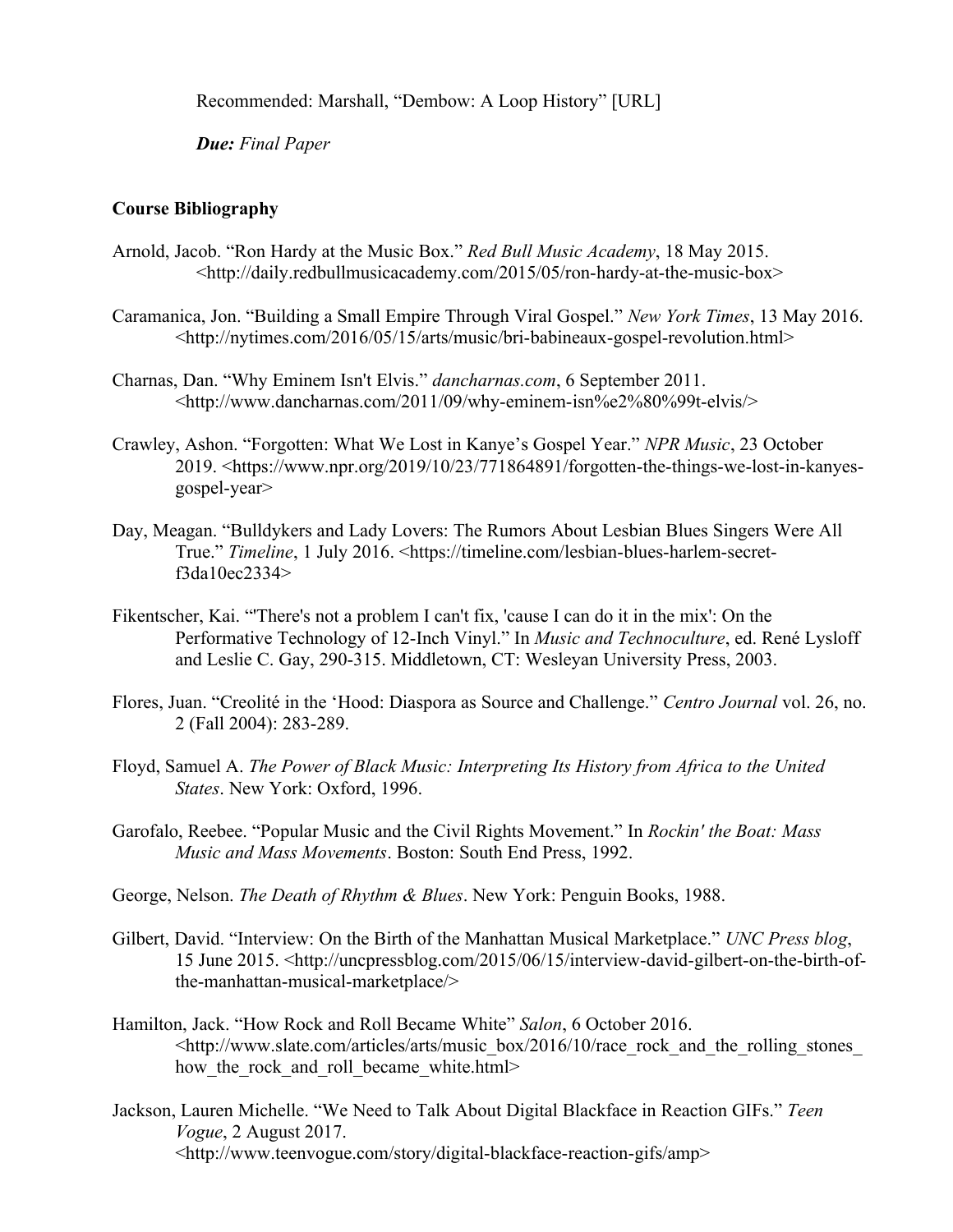\_\_\_\_\_\_\_. "How Today's Most Daring, Weird Cartoons Transform the Minstrel Aesthetic." *Vulture*, 7 December 2017. <http://www.vulture.com/2017/12/weird-cartoons-today-transformminstrel-aesthetic.html>

- Jamison, Phil. *Hoedowns, Reels, and Frolics: Roots and Branches of Southern Appalachian Dance*. Urbana / Chicago: University of Illinois Press, 2015.
- Katz, Mark. "Mix and Scratch—The Turntable Becomes a Musical Instrument: 1975-1978." In *Groove Music: The Art and Culture of the Hip-hop DJ*, 43-69. Oxford and New York: Oxford University Press, 2012.
- Lawrence, Tim. "Beyond the Hustle." In *Ballroom, Boogie, Shimmy Sham, Shake: A Social and Popular Dance Reader*, ed. Julie Malnig. Chicago: University of Illinois Press, 2009.
- Lewis, Randy. "In 2019, Country Music Has a Raging Identity Crisis." *Los Angeles Times*, 4 September 2019. <https://www.latimes.com/entertainment-arts/music/story/2019-09-04/ ken-burns-country-music-lil-nas-x>
- Lipsitz, George. "Ain't Nobody Here But Us Chickens: Class Origins of Rock and Roll." In *Class and Culture in Cold War America*. South Hadley, MA: J.F. Bergin, 1982.
- Marshall, Wayne. "Hip-hop's Irrepressible Refashionability." In *The Cultural Matrix: Understanding Black Youth*, 167-97. Cambridge: Harvard University Press, 2015.

\_\_\_\_\_\_\_. "Dembow: A Loop History." *RBMA Daily,* 2 July 2013. <http://daily.redbullmusicacademy.com/2013/07/dembow-a-loop-history>

\_\_\_\_\_\_\_. "Everything You Ever Wanted to Know About 'Despacito.'" *Vulture*, 22 August 2017. <http://www.vulture.com/2017/08/everything-you-ever-wanted-to-know-aboutdespacito.html>

- Matos, Michaelangelo. *The Underground Is Massive: How Electronic Dance Music Conquered America*. New York: Dey St. / HarperCollins, 2015.
- Maxwell, Tom. "A History of American Protest Music: When Nina Simone Sang What Everyone Was Thinking." *Longreads*, 20 April 2017. <https://longreads.com/2017/04/20/a-history-ofamerican-protest-music-when-nina-simone-sang-what-everyone-was-thinking/amp/>
- Molanphy, Chris. "I Know You Got Soul: The Trouble with Billboard's R&B/Hip-Hop Chart." *Pitchfork*, 14 April 2014. <pitchfork.com/features/article/9378-i-know-you-got-soul-thetrouble-with-billboards-rbhip-hop-chart/>
- Patrin, Nate. "TSONYC: The Mutiny That Relocated the Philly Sound." *Red Bull Music Academy*, 6 January 2015. <http://daily.redbullmusicacademy.com/2015/01/mfsb-salsoul-feature>
- Remnick, David. "The Possessed: James Brown in Eighteen Minutes." *The New Yorker*, 30 July 2014. <http://www.newyorker.com/culture/cultural-comment/possessed-james-browneighteen-minutes>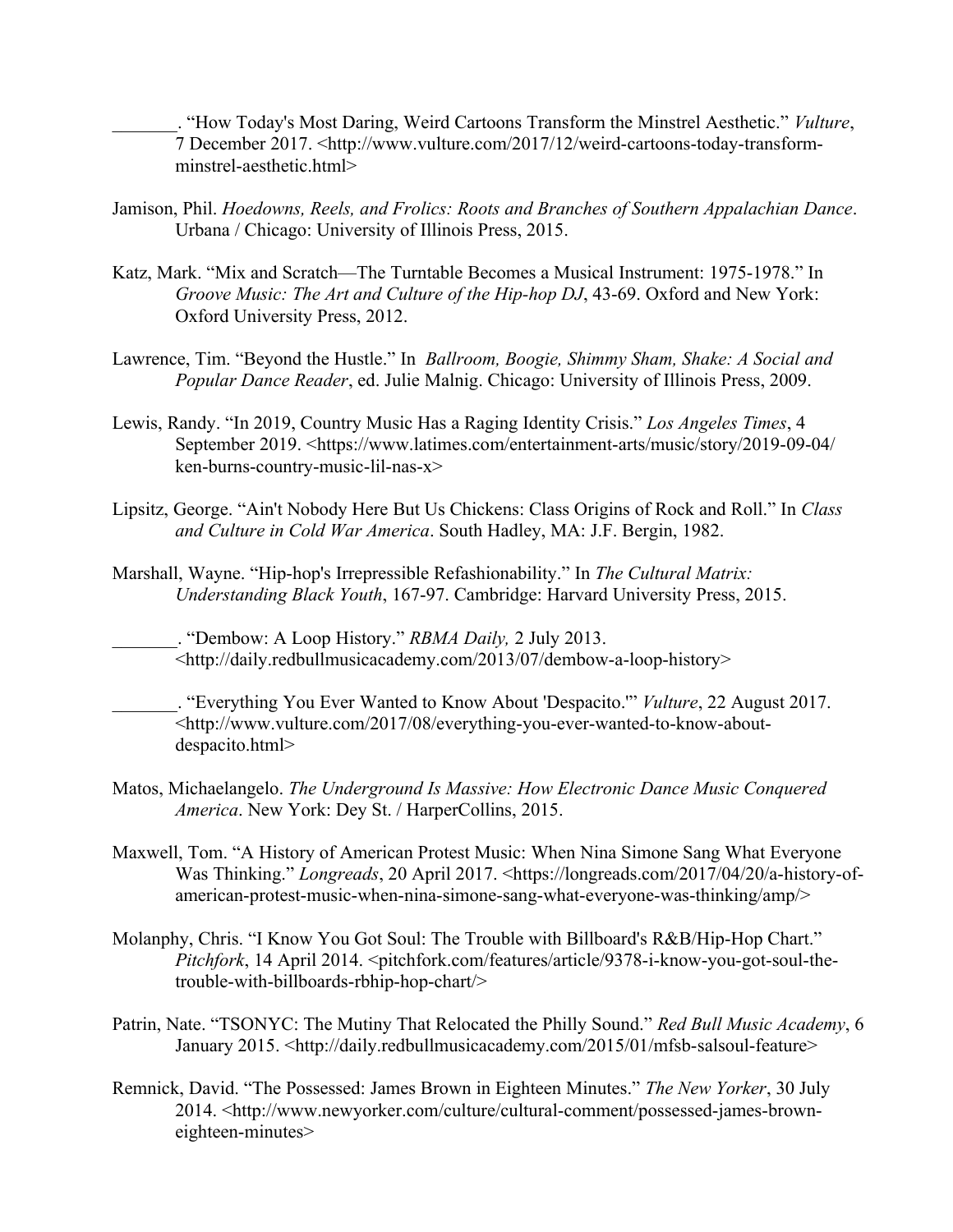- Shapiro, Peter. "Saturday Mass: Larry Levan and the Paradise Garage." *Red Bull Music Academy*, 22 April 2014. <http://daily.redbullmusicacademy.com/2014/04/larry-levan-feature>
- Shatz, Adam. "Blues to Come." *The Paris Review*, 27 March 2017. <https://www.theparisreview.org/blog/2017/03/27/blues-to-come/>
- Shearer, Cynthia. "Sugarfoot Stomp: The Genius of Fletcher Henderson." *Oxford American: Southern Music Issue* (Winter 2015): 132-40.

\_\_\_\_\_\_\_. "The Thinning of Big Mama." *Oxford American: Southern Music Issue* (Winter 2016). <https://www.oxfordamerican.org/magazine/item/1098-the-thinning-of-big-mama>

- Southern, Eileen. *The Music of Black Americans: A History*. Third Edition. New York: Norton, 1997.
- Sullivan, John Jeremiah. "Rhiannon Giddens and What Folk Music Means." *The New Yorker*, 20 May 2019. <https://www.newyorker.com/magazine/2019/05/20/rhiannon-giddens-andwhat-folk-music-means>
- Suisman, David. *Selling Sounds: The Commercial Revolution in American Music*. Cambridge: Harvard University Press, 2009.
- Tausig, Ben. "This is What It Sounds Like... On Prince (1958-2016) and Interpretive Freedom." *Sounding Out!*, 23 May 2016. <https://soundstudiesblog.com/2016/05/23/17382/>
- Tegnell, David. "Deep Dive: The Presence of the Past in John Coltrane's Expressive and Searching Music." WGBO, 23 September 2019. <https://www.wbgo.org/post/deep-dive-presence-pastjohn-coltranes-expressive-and-searching-music#stream/0>
- Thomas, Tony. "Why African Americans Put the Banjo Down." In *Hidden in the Mix: The African American Presence in Country Music*. Durham: Duke University Press, 2013.
- Thompson, Katrina Dyonne. *Ring Shout, Wheel About: The Racial Politics of Music and Dance in North American Slavery*. Urbana / Chicago: University of Illinois Press, 2014.
- Veal, Michael. *Dub: Soundscapes & Shattered Songs in Jamaican Reggae*. Middletown, CT: Wesleyan University Press, 2007.
- Vincent, Ricky. *Funk: The Music, the People, and the Rhythm of the One*. New York: St. Martin's Press, 1996.
- Wald, Elijah. *How the Beatles Destroyed Rock'n'Roll: An Alternative History of American Popular Music*. New York: Oxford, 2009.

\_\_\_\_\_\_\_. *Escaping the Delta: Robert Johnson and the Invention of the Blues*. New York: HarperCollins, 2004.

Walters, Barry. "Walter Gibbons: The First DJ's DJ." *Red Bull Music Academy*. 17 May 2016. <http://daily.redbullmusicacademy.com/2016/05/walter-gibbons-the-first-dj-s-dj>